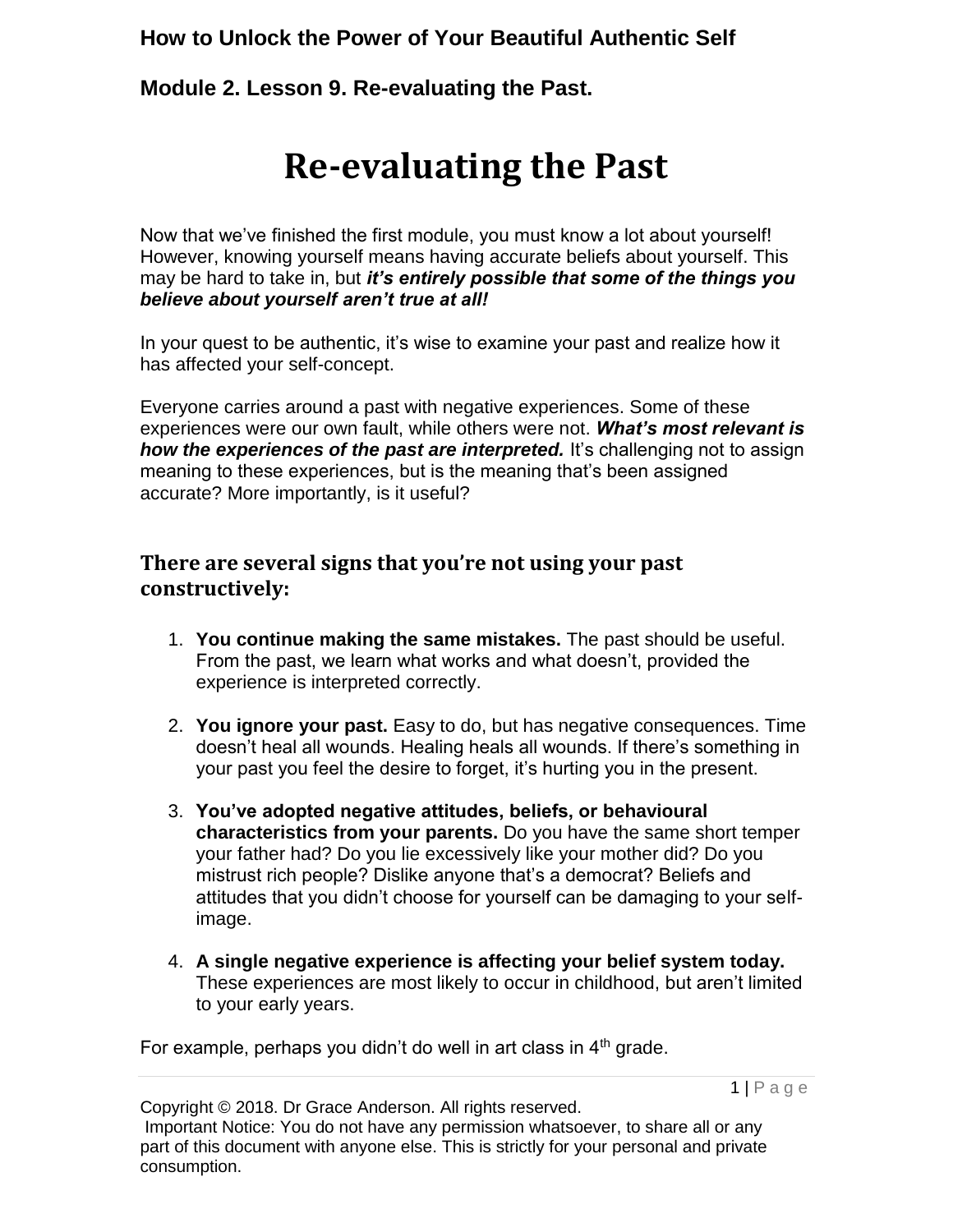## **Module 2. Lesson 9. Re-evaluating the Past.**

You may have drawn the conclusion that:

- You have no artistic ability.
- Your art teacher didn't like you.
- Your art teacher wasn't a good teacher.
- You're not a good person because you're not good at creating art.
- You lack any creative ability.
- You're not good at learning new skills.
- You're not very smart.
- You're not a well-rounded person.

And it can snowball from there. Suppose one of your classmates made fun of your drawing in art class.

- I'm not a good enough.
- People don't like me.
- I shouldn't let anyone see something as personal as my artwork in the future.
- I will avoid exposing myself to any criticism in the future by being very reserved and cautious.

It's easy to see how negative and erroneous beliefs can develop from negative experiences. These beliefs can be extremely limiting and influence every part of your life.

#### *"Love yourself first and everything else falls into line. You really have to love yourself to get anything done in this world."*

#### *- Lucille Ball*

#### **Determine if your past is negatively affecting your self-concept:**

- 1. **Make a list of your beliefs about yourself.** Focus on negative beliefs and any limitations. Include all areas of your life where you feel limited or dissatisfied. A few examples include:
	- $\circ$  I'm not good with money.
	- No one will hire me.
	- I'll never had a good relationship.
	- I can't lose weight.

 $2|P$  a g e

Copyright © 2018. Dr Grace Anderson. All rights reserved. Important Notice: You do not have any permission whatsoever, to share all or any part of this document with anyone else. This is strictly for your personal and private consumption.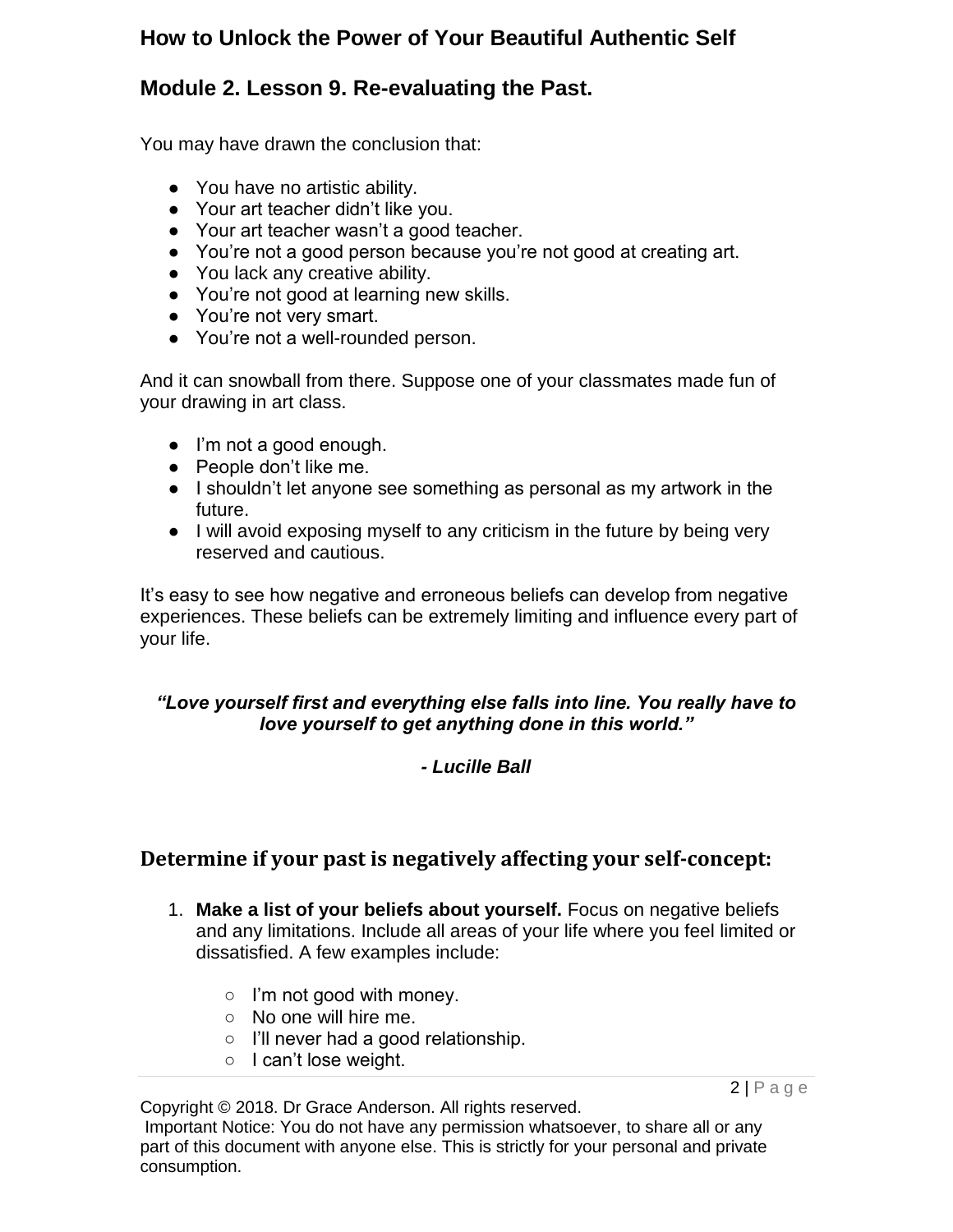## **Module 2. Lesson 9. Re-evaluating the Past.**

- I don't have any self-control.
- 2. **Question the belief.** Most of your beliefs aren't justified if you examine them closely. This is an important step.
	- Where did this belief come from? Is the source credible?
	- Is it based on sufficient evidence? One experience usually isn't enough. Touching a hot stove is sufficient experience to draw a valid conclusion. One failed attempt at dating or starting a business is not.
	- Is the belief reasonable?
- 3. **Determine what the belief is costing you.** Inaccurate beliefs can cause a lot of damage. What are the beliefs you hold about yourself costing you?
	- A lack of confidence.
	- Lower income.
	- Fewer friends or a dissatisfying social life.
	- The belief that your options are limited to change your life.
	- Overall dissatisfaction with yourself or your life.
- 4. **Choose an alternate belief.** Choose a belief that better suits reality and supports a healthy self-image. "No one likes me" can become "I am able to make friends easily".
- 5. **Find evidence.** Staying with the previous example, even if you're friendfree at the moment, you can recall previous friendships. Remember a time in your life when your social life was more active. It's only logical to believe that if you can make a couple of friends, you can also create numerous friendships.
	- Convince yourself that your new belief is possible.

It's common to be limited by the past. *We often fail to consider that many of our beliefs about ourselves are based on faulty evidence.* At one point, you didn't walk or read well. Does that mean that you can't do either well today? The human brain feels the need to assign meaning to everything that happens.

Sometimes that meaning is incorrect. Sometimes there is no meaning at all.

Do you have erroneous beliefs that are negatively affecting your self-esteem? In the next phase of this self-concept makeover project, we'll work further on

Copyright © 2018. Dr Grace Anderson. All rights reserved. Important Notice: You do not have any permission whatsoever, to share all or any part of this document with anyone else. This is strictly for your personal and private consumption.